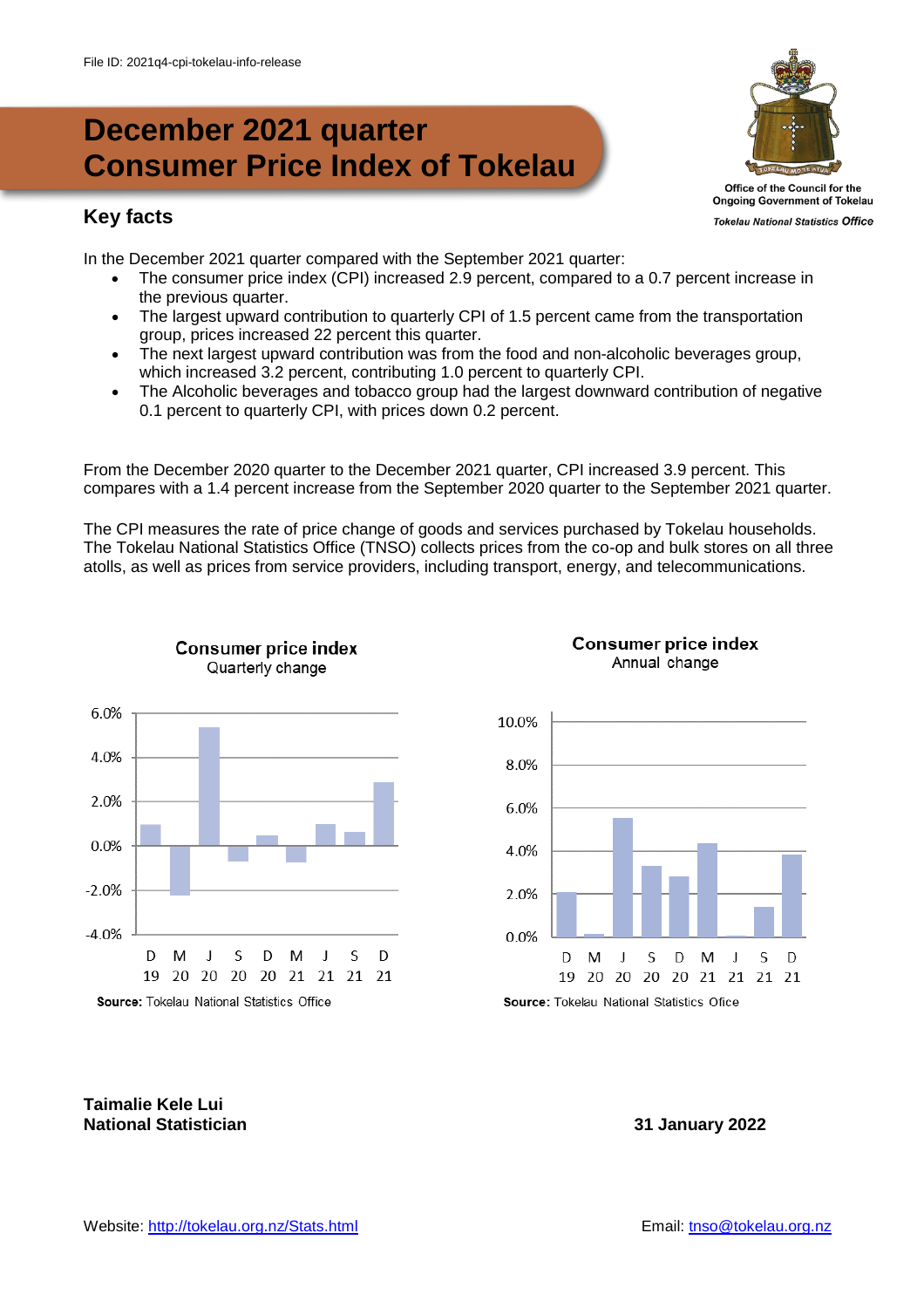# **Commentary**

The following sections provide detailed commentary on the consumer price index of Tokelau:

- Quarterly CPI rose 2.9 [percent for December](#page-1-0) 2021 quarter
- [Food and non-alcoholic beverages group up](#page-1-1) 3.2 percent this quarter
- [Alcoholic beverages and tobacco group d](#page-2-0)eclined 0.2 percent
- [Summary of other group movements in the quarterly CPI](#page-2-1)
- [Impact of items that rose and fell in price](#page-2-2)
- CPI shows 3.9 [percent increase for the year to the December](#page-3-0) 2021 quarter.

# <span id="page-1-0"></span>**Quarterly CPI rose 2.9 percent for December 2021 quarter**

The December 2021 quarterly CPI rose 2.9 percent; this compares to a 0.7 percent increase in the September 2021 quarter.

One of the CPI's nine groups recorded a negative contribution in the quarterly CPI, four recorded an increase, one remained unchanged, and the rest had negligible contribution to overall CPI.

| Quarterly percentage points<br><b>contribution to CPI</b> |
|-----------------------------------------------------------|
| 1.0%                                                      |
| $-0.1%$                                                   |
| $0.0\%$                                                   |
| $0.0\%$                                                   |
| $0.2\%$                                                   |
| 1.5%                                                      |
| $0.0\%$                                                   |
| $0.0\%$                                                   |
| 0.2%                                                      |
| 2.9%                                                      |
|                                                           |

**Note**: Percentages may not sum to total due to rounding.

# <span id="page-1-1"></span>**Food and non-alcoholic beverages group up 3.2 percent this quarter**

Prices in the food and non-alcoholic beverages group increased 3.2 percent this quarter, contributing 1.0 percent to quarterly CPI.

The main individual upward contributors to the food subgroup came from higher prices for:

- Rice (up 18 percent)
- Flour (up 23 percent)
- Canned fish, mackerel (up 36 percent).

The main individual downward contributors to the food subgroup came from lower prices for:

- Mayonnaise (down 23 percent)
- Corned beef, canned (down 5.3 percent)
- Canned fish, tuna (down 9.0 percent).

An increase of the prices in the non-alcoholic beverages subgroup (up 9.0 percent) was dominated by fruit drink powder (up 86 percent).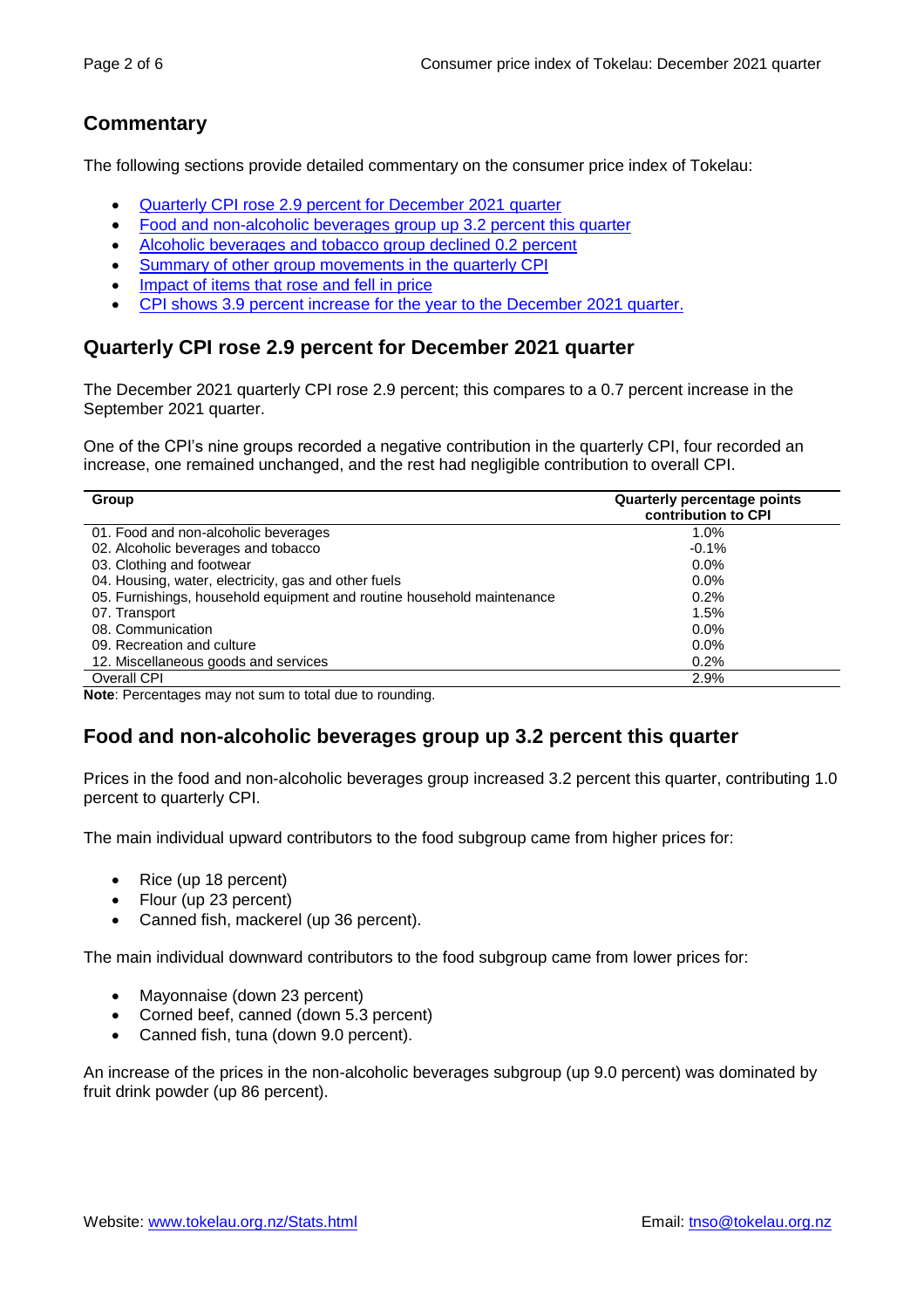# <span id="page-2-0"></span>**Alcoholic beverages and tobacco group declined 0.2 percent**

The alcoholic beverages and tobacco group contributed a negative 0.1 percent to the quarterly CPI, with prices down 0.2 percent this quarter. This decrease is driven by a 8.3 percent drop in the price of beer this quarter.

This decrease in the alcoholic and tobacco group compares to a 0.3 percent change rate in the September 2021 quarter.

### <span id="page-2-1"></span>**Summary of other group movements in the quarterly CPI**

The transport group had the largest contribution of 1.5 percent, prices up 22 percent this quarter. This is due to high prices of airfares (if they were in operation) this time of the year and fuel.

Two other groups showed price changes: For the furnishings, household equipment and routine household maintenance group increased 4.2 percent, contributing 0.2 percent to quarterly CPI. And the miscellaneous goods and services group (up 5.9 percent), also contributing a 0.2 percent to quarterly CPI.

The remaining groups showed small change this quarter; clothing and footwear group (down 0.1 percent), housing, water, electricity, gas and other fuels group (up 0.4 percent), and the recreation and culture group (up 2.0 percent), their contribution to quarterly CPI were negligible. The communication group remained unchanged this quarter.

# <span id="page-2-2"></span>**Impact of items that rose and fell in price**

The graph below shows the impact of items that rose and fell in price over time: the overall impact was a 2.9 percent increase in the CPI for the December 2021 quarter.



#### Percentage points contribution to consumer price index over time Quaterly change to December 2021 quarter

Source: Tokelau National Statistics Ofice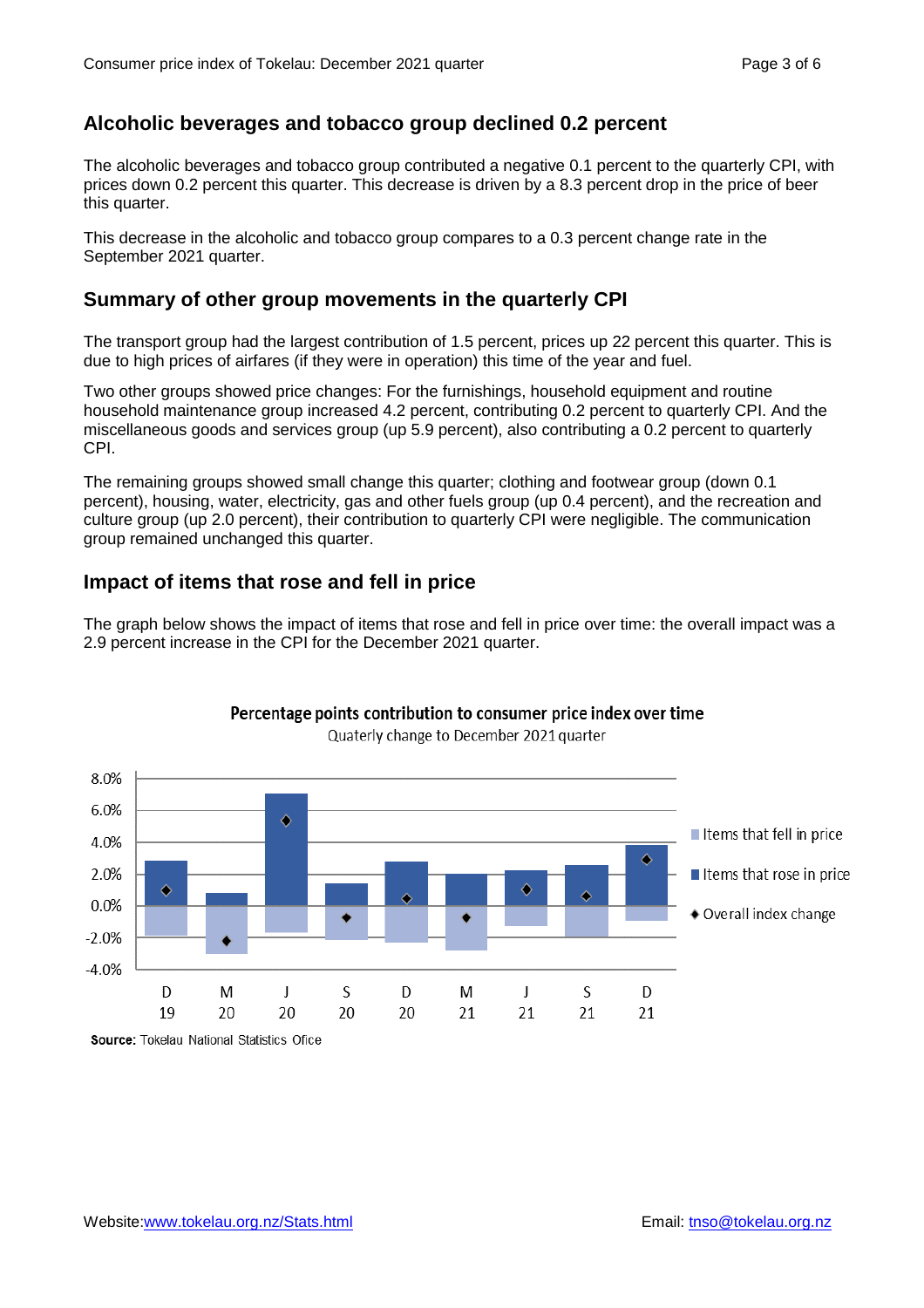The following graph shows the impact of items that rose and fell in price by group this quarter.



Percentage points contribution to consumer price index by group in December 2021 quarter

### <span id="page-3-0"></span>**CPI shows 3.9 percent increase for the year to the December 2021 quarter**

The CPI increased 3.9 percent in the year to the December 2021 quarter. This compares with a 1.4 percent annual inflation rise to the September 2021 quarter.

The largest upward contribution came from the food and non-alcoholic beverages group of 2.3 percent, prices increased 7.6 percent to annual CPI.

Key individual upward contributions to the food subgroup came from higher prices for:

- Chicken (up 38 percent)
- Rice (up 25 percent)
- Flour (up 31 percent).

The main individual downward contributions to the food subgroup came from lower prices for:

- Lamb chops (down 20 percent)
- Canned fish, tuna (down 24 percent)
- Corned beef, canned (down 6.9 percent).

Four other groups showed price increases; for the transport group, prices increased 15 percent. The furnishings, household equipment and routine household maintenance group, prices went up 6.7 percent. And the alcoholic beverages and tobacco group prices up 0.8 percent. Prices for the Miscellaneous goods and services group up 1.9 percent, contributing 1.1 percent, 0.4 percent, 0.3 percent and 0.1 percent respectively, to annual inflation.

Three groups showed price drops in the year to the December 2021 quarter. For the recreation and culture group down 8.2 percent, contributing a negative 0.2 percent to annual CPI. The housing, water, electricity, gas and other fuels group (down 1.7 percent); contributing a negative 0.1 percent to annual CPI. Prices in the clothing and footwear group down 0.2 percent, its contribution negligible to annual CPI. The communication group did not change.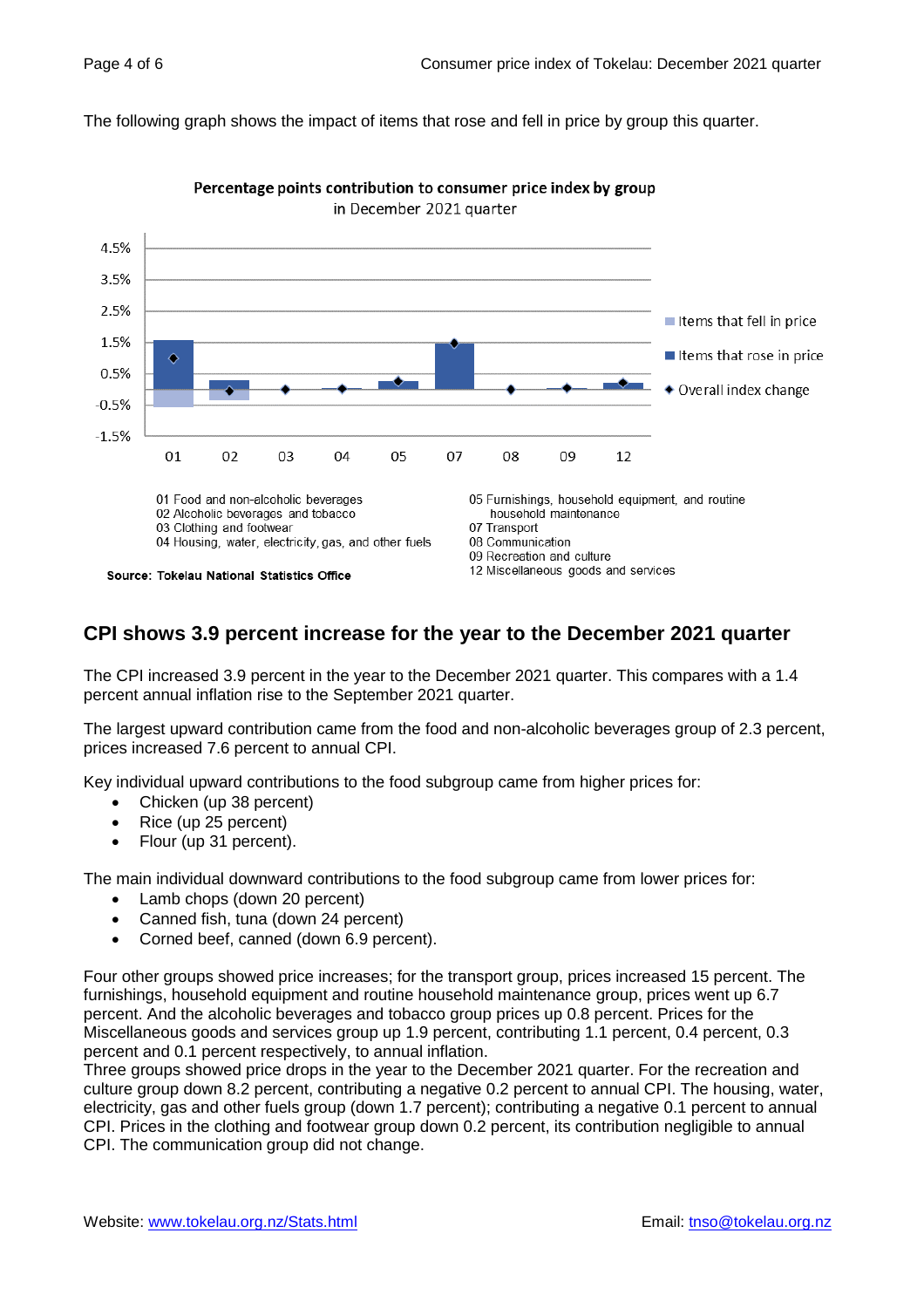# **Definitions**

# **About the consumer price index**

The consumer price index (CPI) measures the changing price of a fixed basket of goods and services purchased by households. The selection and relative importance of the goods and services in the CPI basket represents the overall expenditure pattern of households in Tokelau.

The aim of the CPI is to measure price changes of the same sample of products at each outlet over time. When there is a change in the size or quality of any of the goods or services in the basket, an adjustment is made to ensure that the price change shown in the CPI is not affected by the change in size or quality.

The CPI of Tokelau has been published quarterly since September 2012, and was rebased in March 2017. The index reference period is the March 2017 quarter (=100.0).

An updated listing of the representative goods and services monitored in the CPI basket, and the sources and methods used to compile various parts of the CPI, are available in the "Technical notes: Consumer Price Index" (October 2017 version) at www.tokelau.org.nz/Stats.html.

### **More definitions**

A **price index** measures the change in price between time periods for a given set of goods and services. It summarises a set of prices for a variety of goods and services collected from a number of outlets.

The **index reference** period is the benchmark to which prices in other periods are compared (eg if the index number in a later period is 115.0, prices have increased by 15.0 percent since the index reference period).

**Upward/downward contributions:** Items mentioned in this release are often those that made a large contribution to the overall movement in the CPI. An item's contribution is a combination of its weight in the index (its relative importance, based on its share of household spending on goods and services covered by the CPI) and the magnitude of price movement. If two items record the same percentage rise in price, then the item with the larger CPI weighting will make a larger contribution to the overall movement. This contribution is also referred to as points (or index points) contribution.

**Airfares:** Since the Corona virus pandemic, Tokelau's only portal for international travel was no longer available (March 2020). TNSO and StatsNZ Tokelau support team constructed a method to impute airfares based on the previous year's price. By doing this, the price fluctuations are based on prices from previous quarters capturing more of the seasonality.

(Note this does not include repatriation and/or medical emergency flights.)

### **Reference period**

Prices for the December 2021 quarter were collected between 15 November and 25 December 2021, by staff working for the village administrative centres, as well as TNSO staff in Apia and Tokelau.

#### **Price influencers**

Price changes may be influenced by external events. Factors that affected the quarterly and the annual December 2021 CPI include: